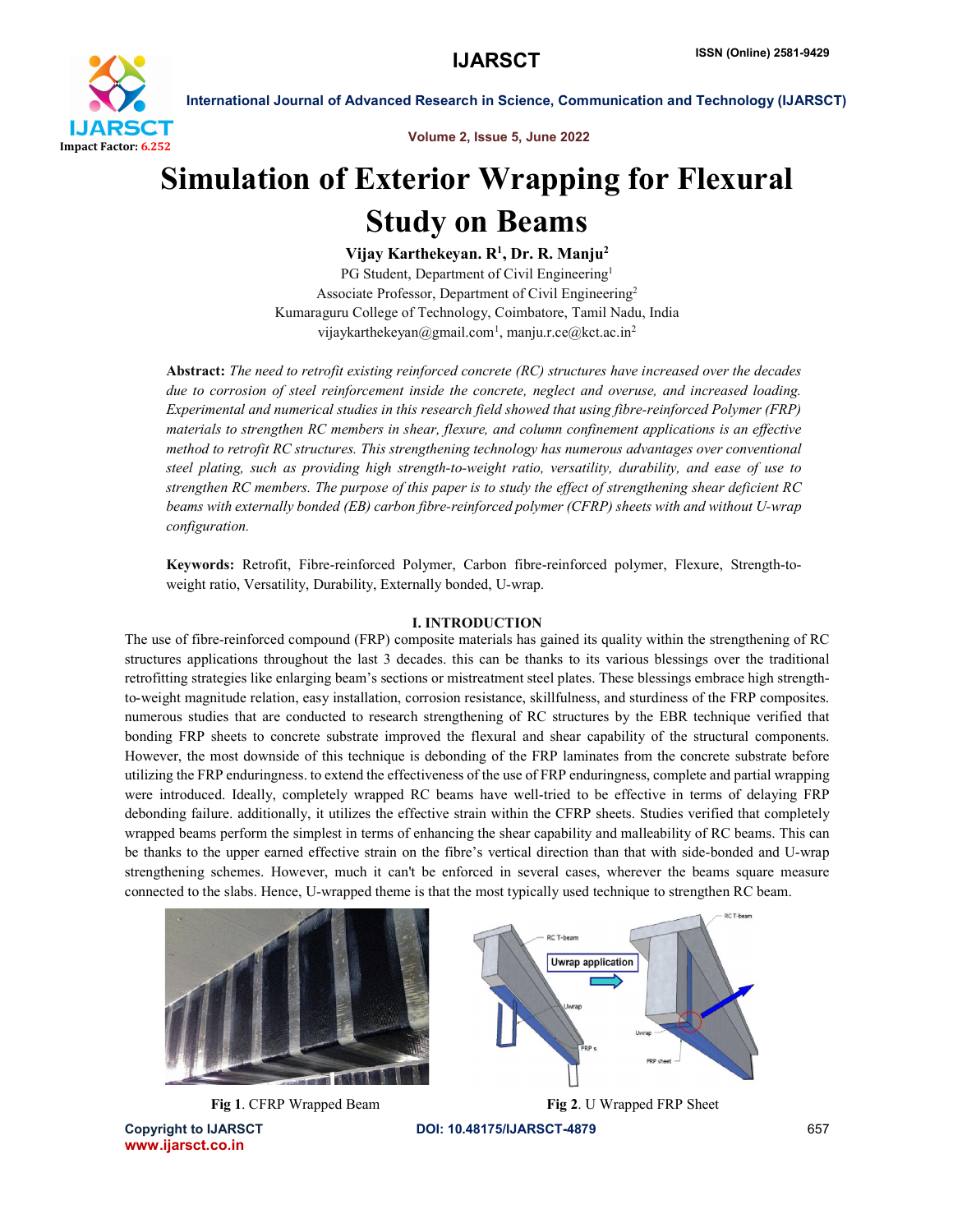

### Volume 2, Issue 5, June 2022

# 1.1 Objective

The main objective of this paper is as follows

- Numerous studies were carried out to investigate using FRP sheets in shear strengthening of RC structural members.
- Most of the experiments in the literature have proven that the scheme of complete wrapping is the best and ideal method for shear strengthening of the RC members.
- While it can be easily implemented in columns, it is very difficult to implement in beams, in most cases, due to the presence of slabs above the beams.
- Therefore, the aim of this study is to compare the most commonly used U-Wrap scheme to the non-wrap scheme of rectangular beams with varying thickness of CFRP sheets.
- The finite elemental analysis will be done by ANSYS software.
- Comparing the Analytical values and Experimental results to find the efficiency of each model.



# II. METHODOLOGY

The process of the above research work is shown in Fig 3

Fig 3. Methodology

www.ijarsct.co.in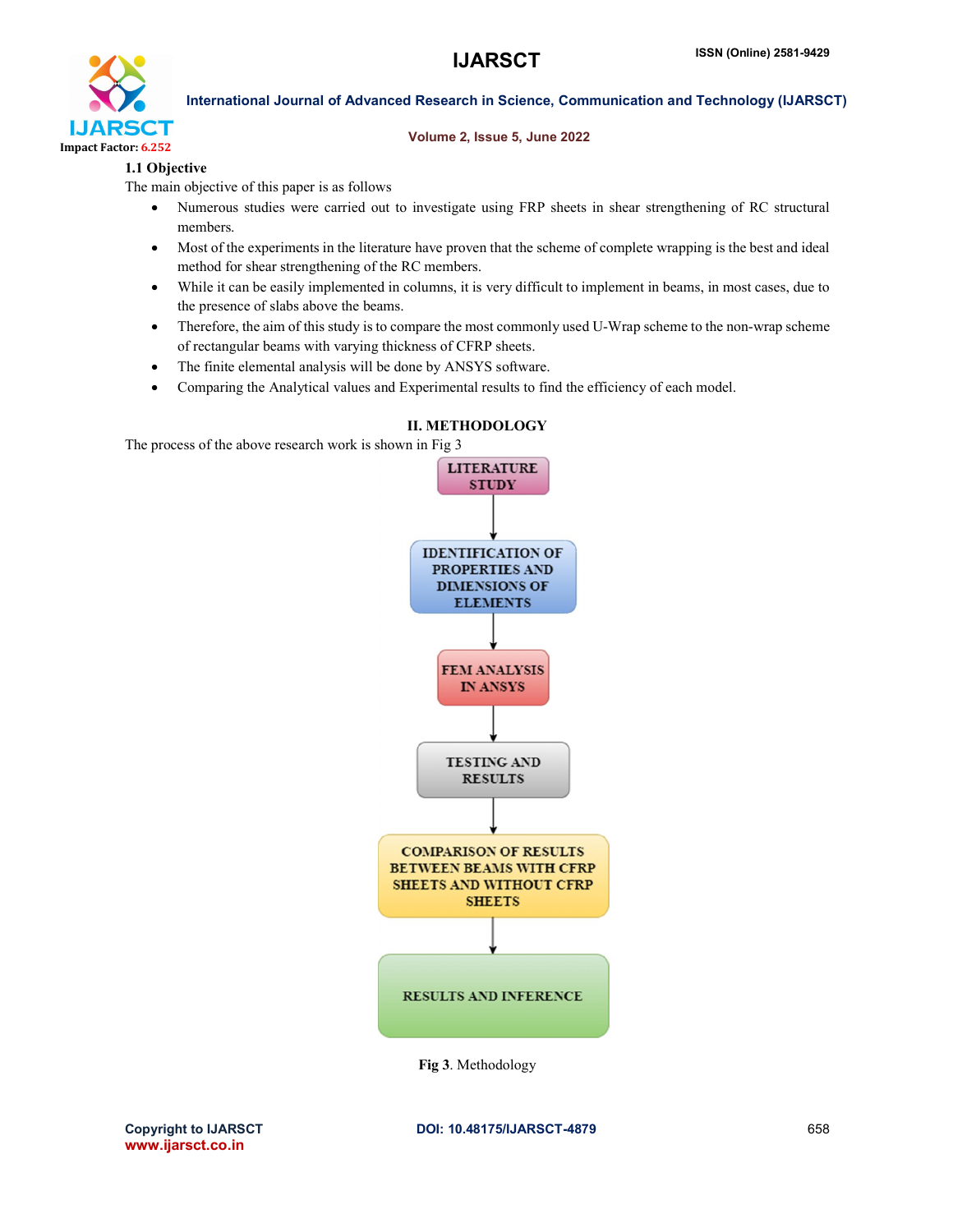

# Volume 2, Issue 5, June 2022

# III. DESIGN METHODOLOGY

The length, depth and width of the beam that is to be studied for flexural are 4m, 400mm, 250mm respectively. The finite element simulation of beam is done in ANSYS software. The beam is modelled with bottom bearing at the support and top bearing at the point of load applied, 4nos of rebar of 12mm diameter. Two beams were modelled based on the purpose of research (U-wrapped beam and Conventional beam). In U-wrapped beam, CFRP sheet is used. Fixed support condition was assigned and incremental loading upto 3.5kN has been applied. The following material parameters were assigned:

# Concrete Beam:

- Young's Modulus  $= 3.044E+10$  Pa
- Poisson's Ratio = 0.2
- Bulk Modulus  $= 1.6911E+10$  Pa
- Shear Modulus  $= 1.2683E + 10$  Pa

### Bearing:

- Young's Modulus =  $6.8948E+07$  Pa
- Poisson's Ratio = 0.5
- $\bullet$  Bulk Modulus = 1.1491E+14 Pa
- Shear Modulus  $= 2.2983E+07$  Pa

# Rebar (At Compression Zone):

- Young's Modulus = 1.9995E+11 Pa
- Poisson's Ratio = 0.3
- Bulk Modulus =  $1.6663E+11$  Pa
- Shear Modulus  $= 7.6904E+10$  Pa
- Yield Strength  $= 4.1369E + 08$  Pa

### CFRP Sheet:

- Young's Modulus =  $1.9995E+11$  Pa
- Poisson's Ratio = 0.3
- Bulk Modulus =  $1.6663E+11$  Pa
- Shear Modulus  $= 7.6904E+10$  Pa

# 4.1. Mesh Model

### IV. ANALYTICAL MODEL

A mesh model has been created for both model of beams. A conventional beam with following dimensions as mentioned above, and a beam element with U-wrapped CFRP sheet of thickness varying between 10mm to 20mm. The created mesh model is as follows:

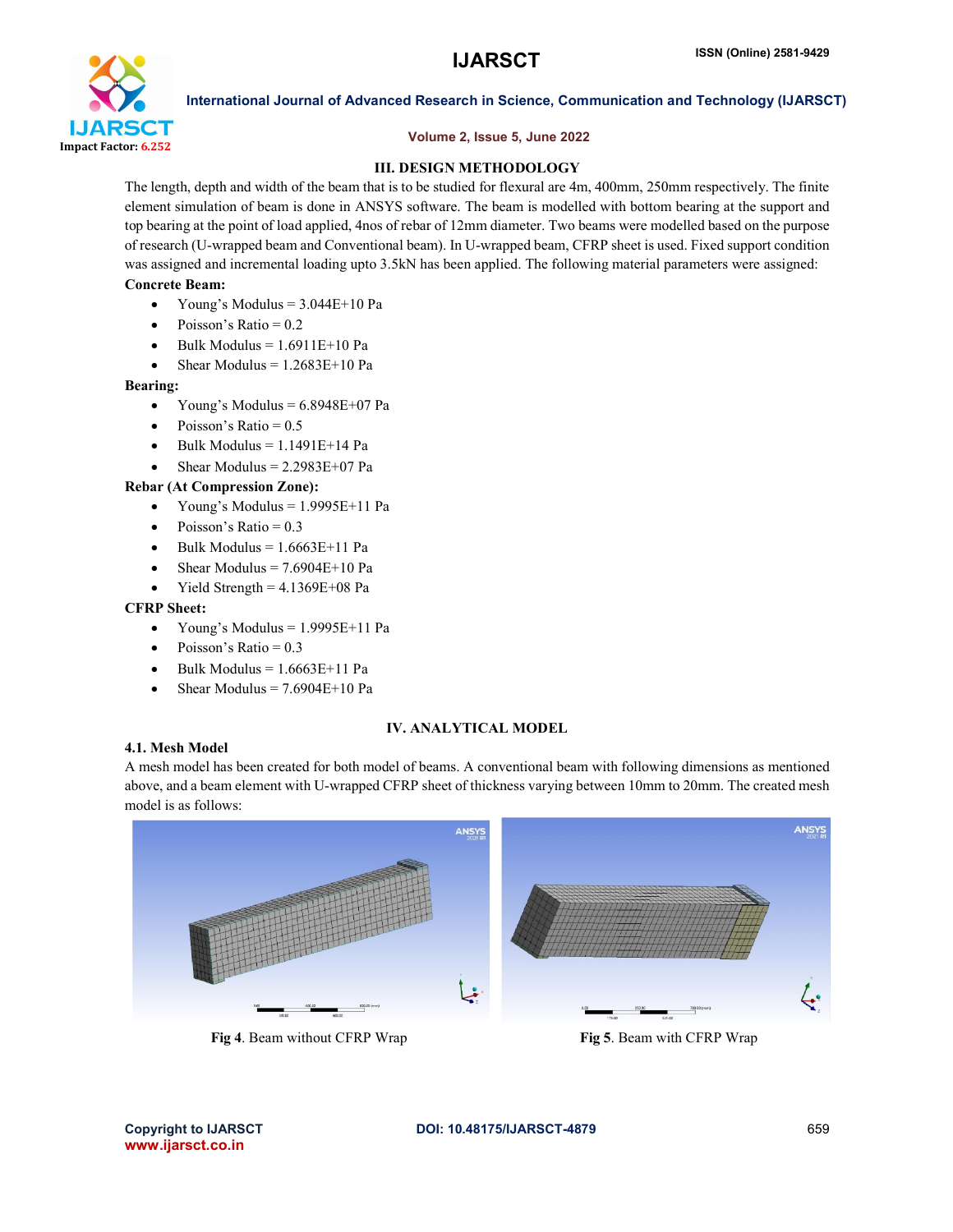

### Volume 2, Issue 5, June 2022

# V. RESULTS

The mathematical model of the beam was analysed using ANSYS software. Based on the analysis, various results were extracted. They are as follows:

- 1. Directional Deformation
- 2. Maximum Principal Stress
- 3. Shear Stress
- 4. Stress-Strain Curve

# 5.1 Directional Deformation

The directional deformation result was taken along the Z axis of the Global Coordinate System. The directional deformation for the model beam as per analysis are as follows:



Fig 6. Deformation of Unwrapped Beam Fig 7. Deformation of Wrapped Beam

# 5.2 Maximum Principal Stress

The maximum principal stress is determined as per analysis of the analytical model. The maximum principal stress for both beams is given as below:



Fig 7. Max Principal Stress for Unwrapped Beam



Copyright to IJARSCT **DOI: 10.48175/IJARSCT-4879** 660 Fig 8. Max Principal Stress for Wrapped Beam

www.ijarsct.co.in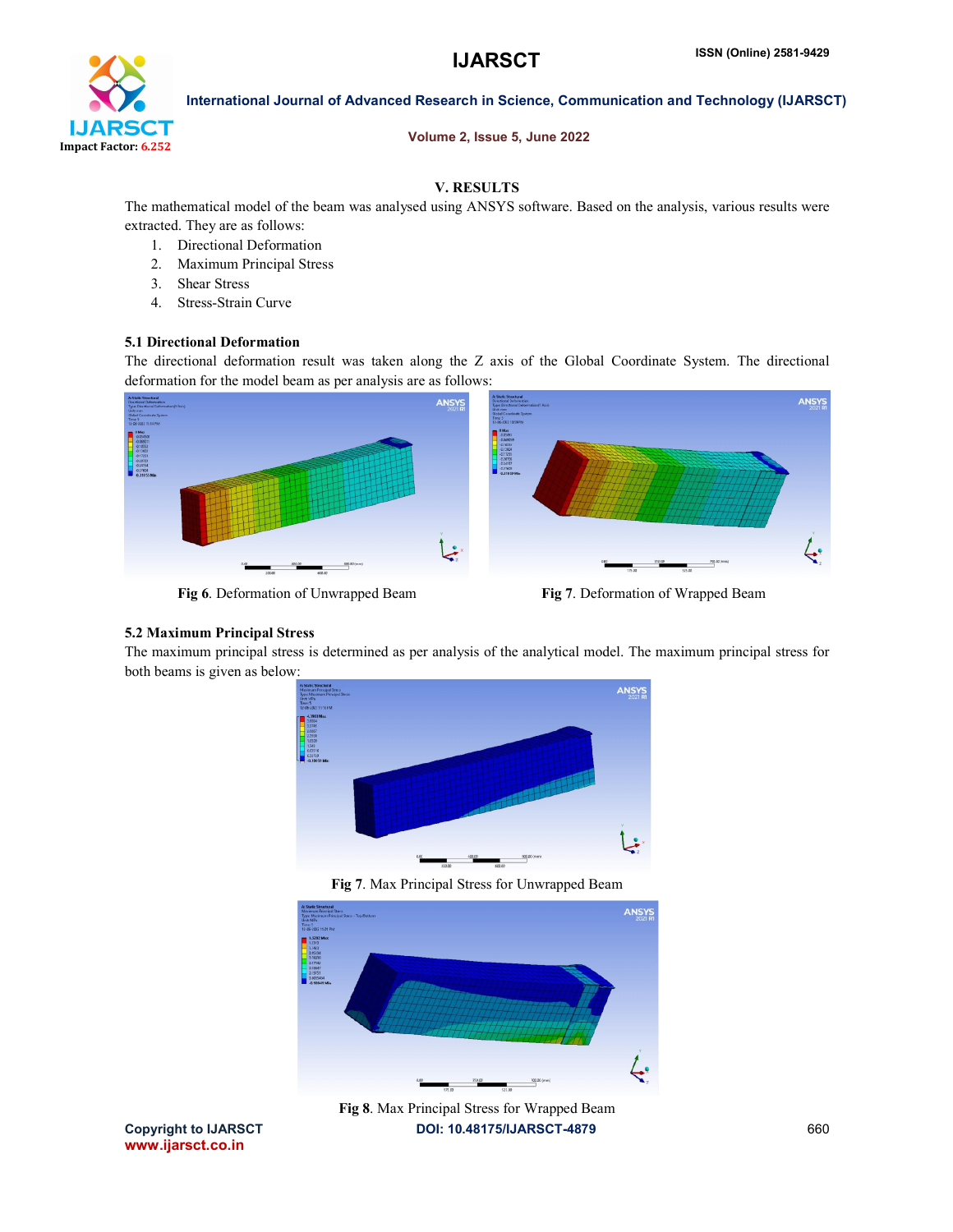

# Volume 2, Issue 5, June 2022

### 5.3 Shear Stress

The shear stress is determined as per analysis of the analytical model. The shear stress for both beams is given as below:



Fig 9. Shear Stress for Unwrapped Beam



Fig 10. Shear Stress for Wrapped Beam



The stress strain curve has been plotted as per analysis results. The stress strain curve is as follows:



Fig 11. Stress-Strain Curve

www.ijarsct.co.in

Copyright to IJARSCT DOI: 10.48175/IJARSCT-4879 661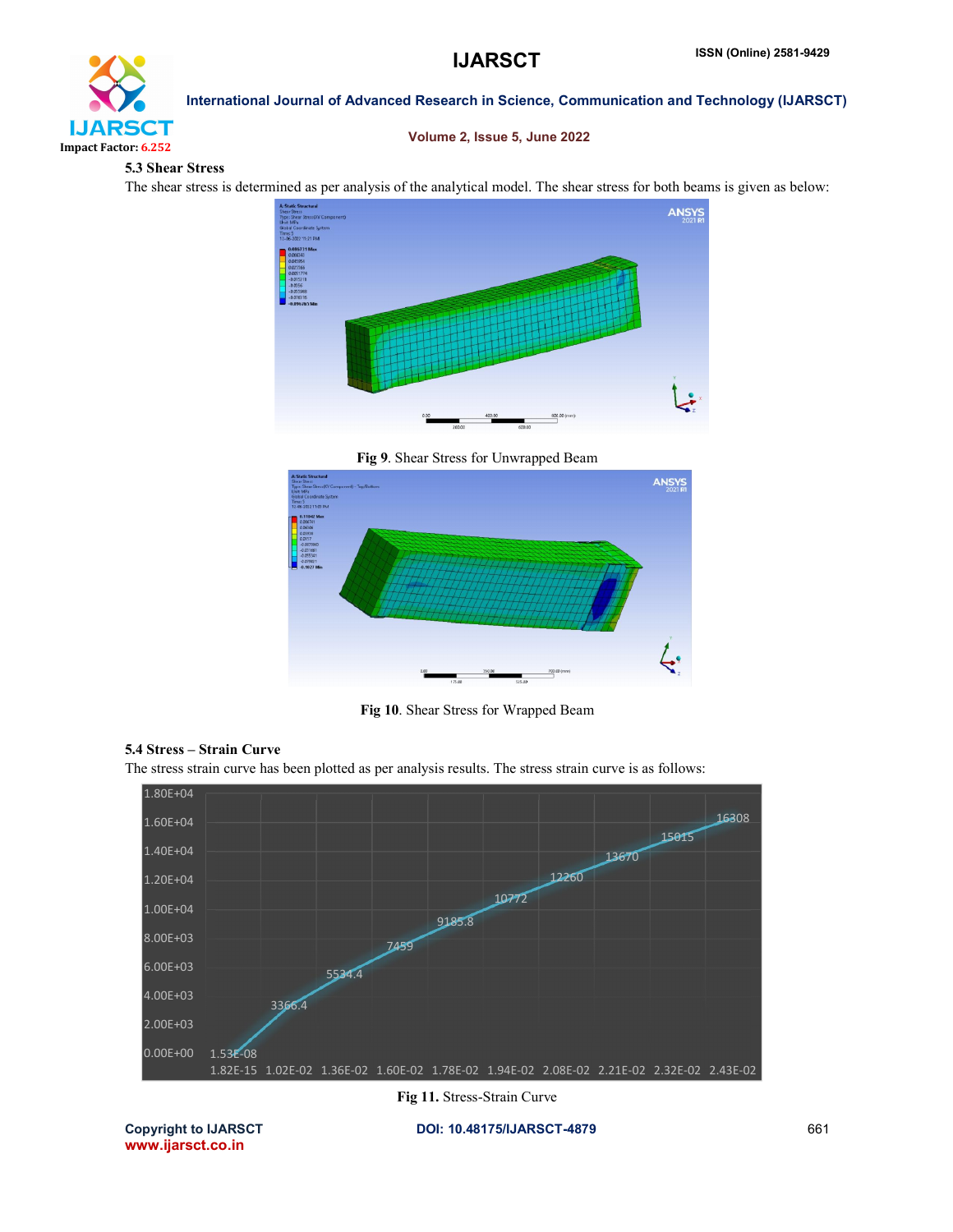

#### Volume 2, Issue 5, June 2022

#### VI. CONCLUSION

On literature study it is said that complete-wrapping scheme provides the best performance in terms of increasing the shear strength and significantly increasing the ductility of the strengthened RC beams, compared to U-Wrapped beams with the same depth. Completely wrapping the beams with CFRP laminates utilizes more of its strain capacity than that with the U-wrapped scheme. The failure mode of completely wrapped beams is FRP rupture, which is more favorable compared to the sudden debonding of the FRP laminates of the U-Wrapped beams. In the case where beams cannot be completely wrapped, the U-wrapping scheme is a feasible option. However, for the U-Wrapped beams to reach the same performance of the completely wrapped beams, CFRP laminates should be properly anchored to avoid the brittle debonding.

#### **REFERENCES**

- [1]. Mostofinejad, D, Hosseini, S. A., Razavi, S. B., 2016 . Influence of different bonding and wrapping techniques on performance of beams strengthened in shear using CFRP reinforcement. Construction and Building Materials, 116, 310–320.
- [2]. Chen, G. M., Li, S. W., Fernando, D., Liu, P. C., Chen J. F., 2017. Full-range FRP failure behaviour in RC beams shear-strengthened with FRP wraps. International Journal of Solids and Structures, 125, 1–21.
- [3]. Nawaz, W., Hawileh, R. A., Saqan, E. I., Abdalla, J. A., 2016. Effect of longitudinal carbon fiber-reinforced polymer plates on shear strength of reinforced concrete beams. ACI Structural Journal, 113, 3, 577–586.
- [4]. Chen J. F., Teng, J. G., 2003. Shear Capacity of Fiber-Reinforced Polymer-Strengthened Reinforced Concrete Beams: Fiber Reinforced Polymer Rupture. Journal of Structural Engineering, 129, 5, 615–625.
- [5]. Hawileh, R., Rasheed, H., Abdalla, J.A., Tamimi, A., 2014. Behavior of Reinforced Concrete Beams Strengthened with Externally Bonded Hybrid Fiber Reinforced Polymer Systems. Materials & Design, Elsevier, 53, 972-982.
- [6]. Chajes, M., Thomson Jr, T., Januszka, T., Finch Jr, W., 2009. Flexural strengthening of concrete beams using externally bonded composite materials. Construction and Building Materials, 8, 3, 191–201.
- [7]. Nanni, A., Loreto, G., Babaeidarabad, S., 2014. Flexural Strengthening of RC Beams with an Externally Bonded Fabric-Reinforced Cementitious Matrix. Journal of Composites for Construction, 18.
- [8]. Hutchinson, A., Rahimi, H., 2001. Concrete Beams Strengthened with Externally Bonded FRP Plates. Journal of Composites for Construction, 5, 44-56.
- [9]. Ali, A.L., Abdalla, J.A., Hawileh, R., Galal, K., 2014. CFRP Mechanical Anchorage for Externally Strengthened RC Beams under Flexure. Physics Procedia, Elsevier, 55, 10-16.
- [10]. Saqaan, E., Rasheed, H., Hawileh, R., 2013. An efficient design procedure for flexural strengthening of RC beams based on ACI 440.2R-08. Composites Part B: Engineering, Elsevier, 49, 71-79.
- [11]. Hawileh, R., Abdalla, J.A., Tamimi, A., 2011. Flexural Performance of Strengthened RC Beams with CFRP Laminates subjected to Cyclic Loading. Key Engineering Materials, 471-472, 697-702.
- [12]. Al-Tamimi, A. K., Hawileh, R., Abdalla, J., Rasheed, H. A., 2011. Effects of Ratio of CFRP Plate Length to Shear Span and End Anchorage on Flexural Behavior of SCC RC Beams. Journal of Composites for Construction, 15, 6, 908–919.
- [13]. Abbasnia, R., Ziaadiny, H, 2015. Experimental investigation and strength modeling of CFRP-confined concrete rectangular prisms under axial monotonic compression. Materials and Structures,48, 1–2, 485–500.
- [14]. Al-Salloum, Y. A., 2007. Influence of edge sharpness on the strength of square concrete columns confined with FRP composite laminates. Composites Part B: Engineering, Elsevier, 38, 5, 640–650.
- [15]. Bousselham, A., Chaallal, O., 2008. Mechanisms of shear resistance of concrete beams strengthened in shear with externally bonded FRP. Journal of Composites for Construction, 12, 5, 499–512.
- [16]. Hawileh, R., Abdalla, J.A., Tanarslan, M., Naser, M, 2014. Modeling of Nonlinear Cyclic Response of Shear-Deficient RC T-beams strengthened with Side Bonded CFRP Fabric Strips. Computers and Concrete, An Int'l Journal, 8, 2, 193-206.